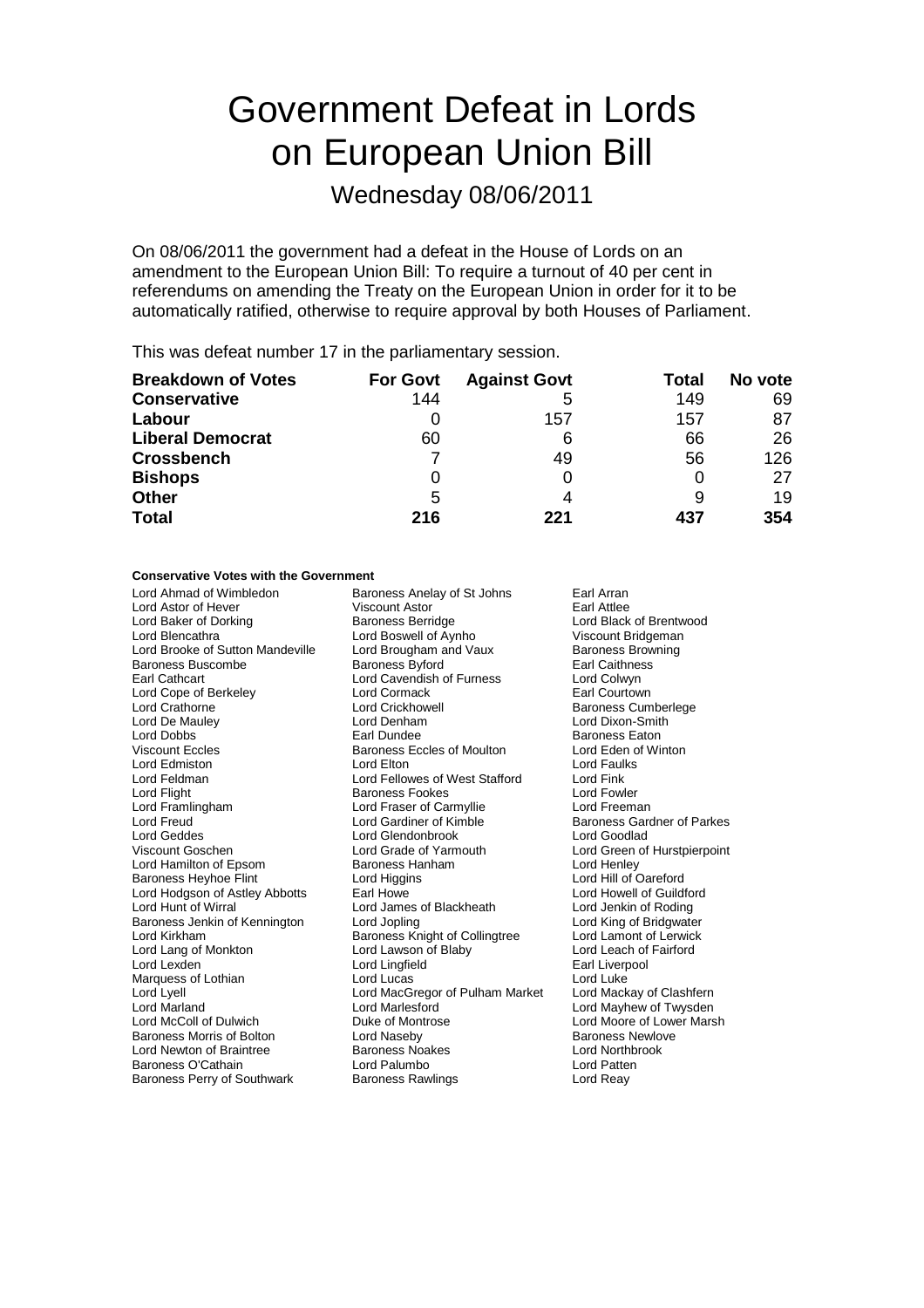- Lord Ribeiro **Lord Risby** Lord Roberts of Conwy<br>
Lord Ryder of Wensum Lord Sanderson of Bowden **Lord Sassoon** Lord Ryder of Wensum Lord Sanderson of Bowden Lord Sassoon Baroness Shackleton of Belgravia Baroness Sharples **Lord Shaw of Northstead Corporation**<br>Lord Sheikh Lord Shicer Lord Skelmersdale Lord Shicer Lord Sheikh Lord Skelmersdale Lord Skelmersdale Lord Sheikh Lord Spicer<br>Lord St John of Fawslev Baroness Stedman-Scott Lord Stewartby Lord St John of Fawsley Baroness Stedman-Scott<br>Baroness Stowell of Beeston Lord Strathclyde Lord Tebbit Lord Tefgarne Communication Corporation Corporation Corporation Corporation Corporation Corporatio<br>
Lord Trefering Lord True Corporation Corporation Corporation Corporation Corporation Corporation Corporation C Lord Trimble Lord True Lord True Lord True Character Baroness Trumpington<br>
Viscount Ullswater Character Baroness Verma Character Lord Vinson Viscount Ullswater Baroness Verma Lord Vinson Lord Waddington **Lord Wade of Chorlton** Lord Wah<br>Raroness Warsi **Raroness Warsi Lord Water Lord Wasserman** Baroness Warsi **Lord Wasserman**<br>Baroness Wheatcroft **Lord Baroness Wilcox** 
	- Lord Selkirk of Douglas<br>Baroness Sharples **Lord Shaw of Northstead**

## **Conservative Votes against the Government**

Lord Deben **Lord Forsyth of Drumlean** Lord Howe of Aberavon<br>
Lord Swinfen **Lord Lord Tugendhat** Lord Tugendhat

### **Labour Votes with the Government**

**Labour Votes against the Government** Baroness Andrews **Baroness Armstrong of Hill Top** Lord Bach<br>Baroness Bakewell **Bach Lord Bassam of Brighton** Lord Bhattacharyya Baroness Bakewell **Research Lord Bassam of Brighton** Cord Bhattachary<br>Cord Bilston **Baroness Blackstone** Baroness Blood Lord Boyd of Duncansby Lord Bradley Lord Brennan Lord Brooke of Alverthorpe Lord Brookman<br>
Lord Campbell-Savours
Lord Christopher Lord Campbell-Savours 
Lord Christopher 
Lord Christopher 
Lord Collins of Hampstead
Lord Clarke of Hampstead
Lord Clinton-Davis
Lord Collins of Highbury
Lord Collins of Highbury
Lord Collins of Highbury
Lord Collins of Hi Lord Clarke of Hampstead Lord Clinton-Davis Lord Collins of Highbury<br>
Lord Corbett of Castle Vale Baroness Crawley Lord Cunningham of Fell Lord Corbett of Castle Vale Baroness Crawley Lord Cunningham of Felling<br>
Lord Davies of Coity Lord Davies of Oldham Lord Davies of Stamford Baroness Dean of Thornton-le-Fylde Lord Desai Baroness Dean Baroness I<br>
Lord Donaughye Baroness Drake Lord Dubs Lord Donoughue<br>
Lord Eatwell<br>
Lord Evans of Parkside Lord Eatwell **Lord Evans of Parkside** Baroness Farrington of Ribbleton<br>
Lord Faulkner of Worcester **Lord Foster of Bishop Auckland** Lord Foulkes of Cumnock Lord Faulkner of Worcester Lord Foster of Bishop Auckland Lord Foulkes of Baroness Gibson of Market Rasen Lord Giddens Baroness Gale **Baroness Gibson of Market Rasen** Lord Giddens<br>**Baroness Gibson of Strathblane** Baroness Goudie Baroness Gould of Potternewton Lord Grantchester **Lord Grenfell**<br>
Lord Grocott **Lord Lord Harris of Haringey** Lord Harrison Lord Hart of Chilton **Lord Haskel** Lord Haskel Lord Haworth Lord Haworth Lord Haworth Lord Haworth Lord Haworth Baroness Henig Baroness Hayter of Kentish Town Baroness Healy of Primrose Hill Baroness Henig<br>Baroness Hilton of Eggardon Lord Hollick Baroness Hollis of Heigham Baroness Hilton of Eggardon Lord Hollick (Baroness Hollis of Heigham Baroness Hollis of Heigham Baroness Hollis of Heigham Baroness Howells of St Davids (Baroness Hollis of Troon Lord Hoyle Baroness Hughes of Stretford Lord Hughes of Woodside Baroness Hughes of Stretford Lord Hughes of Wo<br>Lord Hunt of Kings Heath Lord Hunt of Chesterton Lord Irvine of Lairg Lord Hunt of Kings Heath Lord Hunt of Chesterton Lord Irvine of Lairg Baroness Jones of Whitchurch Lord Jones Lomes Lord Kennedy of Southwark<br>Baroness Kennedy of The Shaws Lord King of West Bromwich Baroness Kinnock of Holyhead Baroness Kennedy of The Shaws Lord King of West Bromwich Baroness Kinnock of Lord King of West Bromwich Baroness Kinnock of Lord King of West Bromouth Lord Kirkhill Lord Kirght of Weymouth Lord Lea of Lord Lea of Lord Lea of Lord Lea of Lord Liddle<br>
Lord Leitch Baroness Liddell of Coatdyke Lord Liddle Lord Leitch Baroness Liddell of Coatdyke Lord Liddle Lord Mackenzie of Framwellgate Lord Mackenzie of Culkein Lord Mandels<br>Baroness Massey of Darwen Lord Maxton Lord Mandels Baroness Massey of Darwen Lord Maxton Lord Maxton Lord McAvoy<br>
Lord McConnell of Glenscorrodale Baroness McDonagh Lord McFall of Alcluith Lord McConnell of Glenscorrodale Baroness McDonagh Lord McFall of Alcluithell C<br>Baroness McIntosh of Hudnall Lord McKenzie of Luton Lord Mitchell Baroness McIntosh of Hudnall Lord Monks<br>
Lord Monks **Lord Monks**<br>
Lord Morris of Aberavon **Baroness Morris of Yardley Baroness Morris of Handsworth** Lord Morris of Aberavon Baroness Morris of Yardley<br>
Baroness Nye Lord Noon **Baroness Nye** Lord O'Neill of Clackmannan<br>
Lord Patel of Blackburn Lord Patel of Bradford Lord Pendry Baroness Pitkeathley **Lord Plant of Highfield** Hight Lord Ponsonby of Shulbrede<br>
Lord Prescott Lord Puttnam<br>
Lord Puttnam Lord Prescott **Contract Present Contract Press** Prosser<br>
Baroness Quin<br>
Lord Radice Baroness Quin Lord Radice Baroness Ramsay of Cartvale Lord Rea Lord Reid of Cardowan Baroness Rendell of Babergh<br>
Lord Richard Lord Robertson of Port Ellen Lord Rosser Lord Richard **Lord Robertson of Port Ellen** Lord Rosser<br>
Lord Rowlands **Lord Rosser Baroness Royall of Blaisdon** Lord Sawyer Baroness Scotland of Asthal Viscount Simon **Communist State Baroness Smith of Basildon** Exercise Cord Snape<br>
Lord Solev<br>
Lord Stevenson of Balmacara Lord Stone of Blackheath Baroness Symons of Vernham Dean Baroness Taylor of Bolton Lord Temple<br>Raroness Thornton Lord Tomlinson Lord Tomlinson Lord Touhig Baroness Thornton Lord Tomlinson<br>
Lord Triesman Lord Tunnicliffe

Baroness Adams of Craigielea Lord Ahmed Lord Anderson of Swansea Exaroness Blackstone<br>
Lord Bradley<br>
Lord Brennan Lord Davies of Oldham Lord Davies of Stamford<br>
Lord Desai<br>
Baroness Donaghy Lord Gordon of Strathblane Baroness Goudier<br>
Lord Grantchester Lord Grenfell Lord Harris of Haringey Lord Harrison<br>
Lord Haskel Cord Haworth Baroness Howells of St Davids Lord Howie of Troon<br>Baroness Hughes of Stretford Lord Hughes of Woodside Lord Lipsey Baroness Lister of Burtersett Lord Lympne Lord Patel of Bradford Lord Rowlands Baroness Royall of Blaisdon Lord Sawyer Lord Stevenson of Balmacara Lord Stone of Black<br>
Baroness Taylor of Bolton Lord Temple-Morris

Lord Taylor of Holbeach Viscount Younger of Leckie

Baroness Turner of Camden